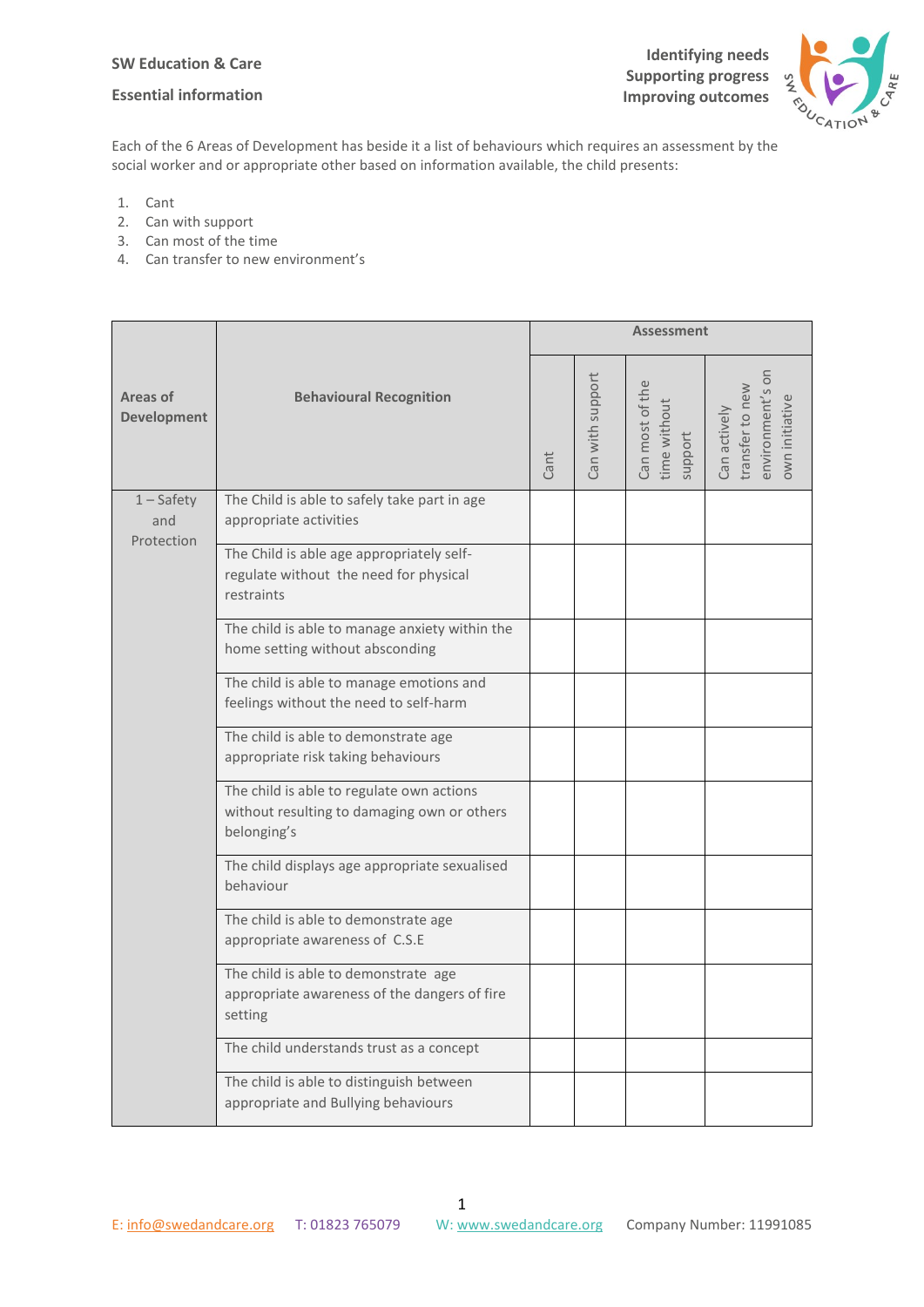# **Essential information**

**Identifying needs Supporting progress Improving outcomes**



|                                                             | The child is able to demonstrate age<br>appropriate levels of Cause and Effect<br>thinking               |  |  |
|-------------------------------------------------------------|----------------------------------------------------------------------------------------------------------|--|--|
| $2 - Health$<br>and Well-<br>being                          | The child is able to meet age appropriate<br>health milestones                                           |  |  |
|                                                             | The child is able to demonstrate an<br>understanding for the need for healthy eating                     |  |  |
|                                                             | The child understands the benefit of regular<br>exercise                                                 |  |  |
|                                                             | The child is able to understand the need for<br>undisturbed sleep                                        |  |  |
|                                                             | The child is age appropriately able to reframe<br>form substance misuse                                  |  |  |
|                                                             | The child is able to demonstrate an awareness<br>of the concerns and reframe from smoking                |  |  |
|                                                             | The child is able to age appropriately self-<br>administer and or safely take prescribed<br>medication   |  |  |
|                                                             | The child is able to manage both daytime and<br>night time enuresis/encopresis                           |  |  |
|                                                             | The child is able to demonstrate age<br>appropriate personal hygiene and self-care<br>skills             |  |  |
|                                                             | The child is age appropriately aware of own<br>Sexual Development                                        |  |  |
|                                                             | The child can demonstrate an positive<br>approach to Food and Eating with Others                         |  |  |
| $3 - Positive$<br>Relationship<br>and Social<br>Development | The child is able to develop appropriate<br>attachments                                                  |  |  |
|                                                             | The child is able to develop and maintain age<br>appropriate peer relationships                          |  |  |
|                                                             | The child is able to positively engage in play<br>with peers                                             |  |  |
|                                                             | The child is able to demonstrate appropriate<br>understanding and acceptance of religious<br>differences |  |  |
|                                                             | The child is able to demonstrate appropriate<br>understanding and acceptance of cultural<br>differences  |  |  |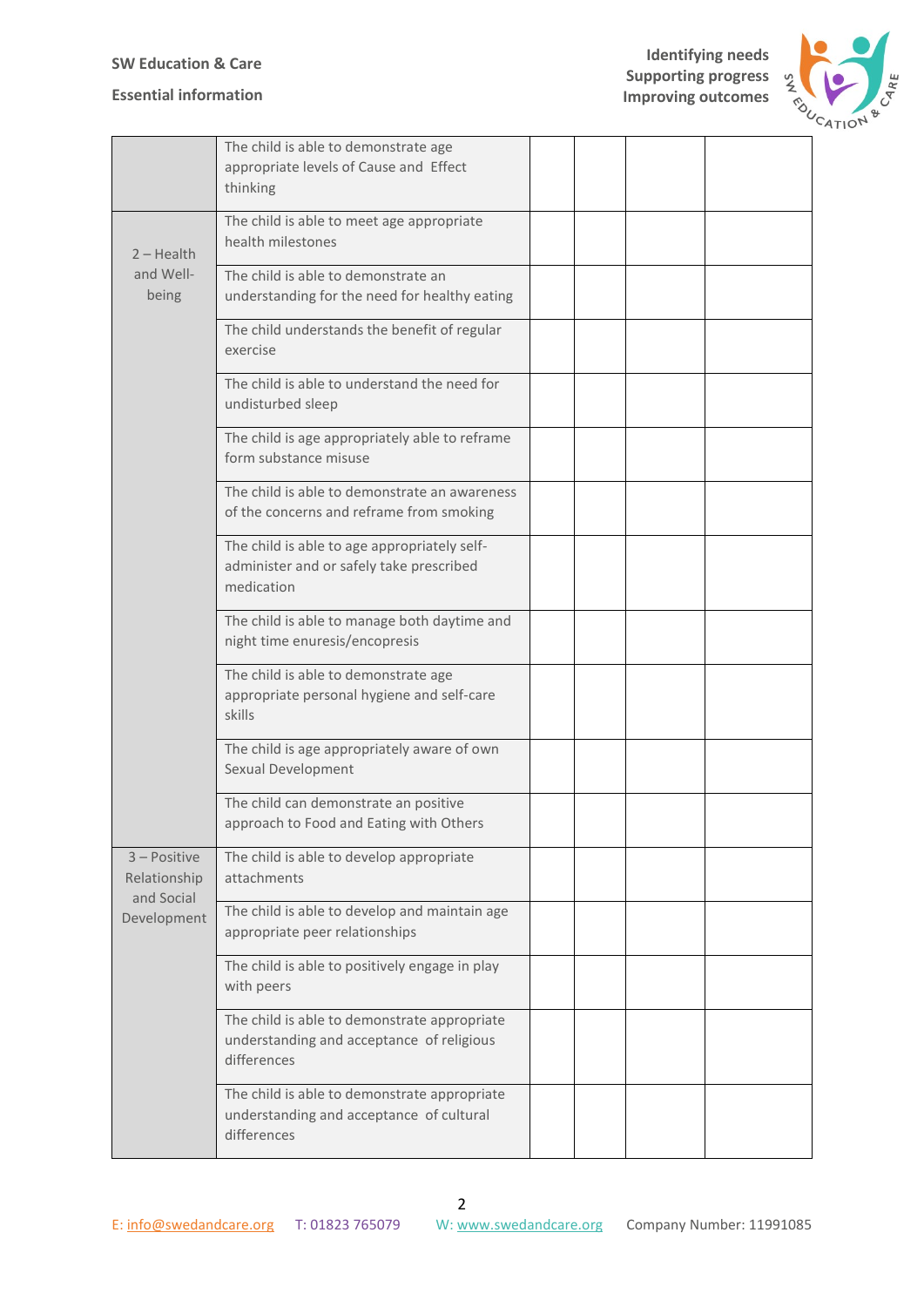# **Essential information**

**Identifying needs Supporting progress Improving outcomes**



|                                                       | The child is able to accept winning and losing<br>appropriately when playing games                           |  |  |
|-------------------------------------------------------|--------------------------------------------------------------------------------------------------------------|--|--|
|                                                       | The child understands and accepts appropriate<br>authority                                                   |  |  |
|                                                       | The child is able to communicate age<br>appropriately with peers                                             |  |  |
|                                                       | The child is able to understand and manage<br>Phobias                                                        |  |  |
|                                                       | The child is able to communicate age<br>appropriately with adults                                            |  |  |
| 4 - Emotional<br>Development<br>and<br>Responsibility | The child is able to show appropriate feelings<br>of empathy for others                                      |  |  |
|                                                       | The child is able to demonstrate appropriate<br>actions of remorse                                           |  |  |
|                                                       | The child is able to identify and avoid acting<br>and being subject to manipulative<br>behaviour/situations  |  |  |
|                                                       | The child is able to respect ownership of<br>others property and belongings                                  |  |  |
|                                                       | The child is able to demonstrate age<br>appropriate de-escalation skills                                     |  |  |
|                                                       | The child is able to demonstrate appropriate<br>anger management                                             |  |  |
|                                                       | The child is able to make positive choices                                                                   |  |  |
|                                                       | The child is able to portray appropriate<br>positive self-image/self esteem                                  |  |  |
|                                                       | The child is able to demonstrate an<br>understanding of truth and lying                                      |  |  |
|                                                       | The child is able to demonstrate situations<br>where by they can take responsibility for self<br>and actions |  |  |
| $5$ – Identity,<br>Wishes and<br>Feelings             | The child is able to express positively own<br>wishes, aspirations and needs                                 |  |  |
|                                                       | The child is able to understand and accept<br>their place within their family                                |  |  |
|                                                       | The child is able to play a positive part in<br>house meetings                                               |  |  |